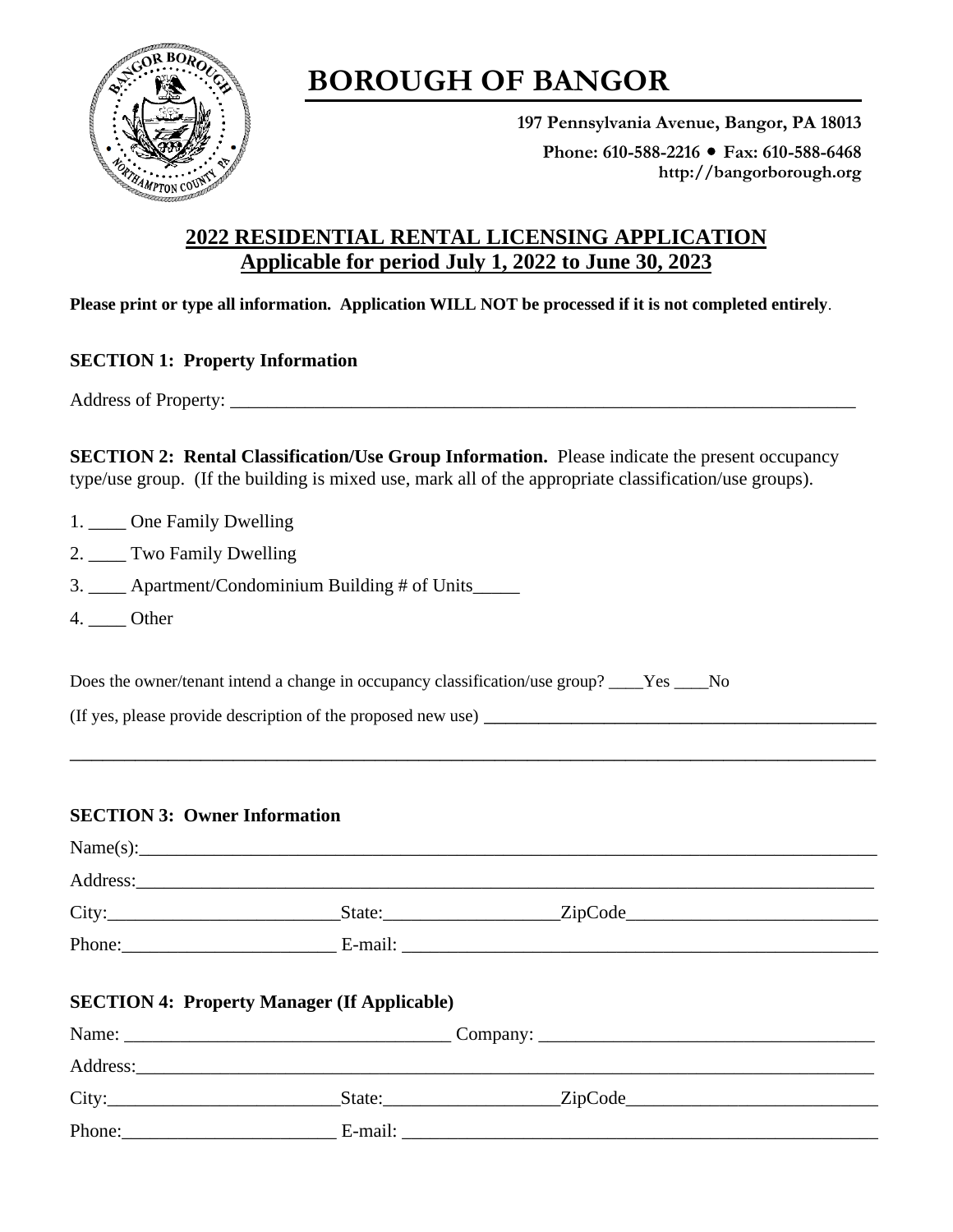## **SECTION 5: Is the owner a Corporation or LLP? \_\_\_\_Yes \_\_\_\_No If NO,** proceed to Section 6 If Yes, provide the following information  $Name(s):$ Address:\_\_\_\_\_\_\_\_\_\_\_\_\_\_\_\_\_\_\_\_\_\_\_\_\_\_\_\_\_\_\_\_\_\_\_\_\_\_\_\_\_\_\_\_\_\_\_\_\_\_\_\_\_\_\_\_\_\_\_\_\_\_\_\_\_\_\_\_\_\_\_\_\_\_\_\_\_\_\_ City:\_\_\_\_\_\_\_\_\_\_\_\_\_\_\_\_\_\_\_\_\_\_\_\_\_\_ State\_\_\_\_\_\_\_\_\_\_\_\_\_\_\_\_\_\_\_ Zip Code:\_\_\_\_\_\_\_\_\_\_\_\_\_\_\_\_\_\_\_\_\_\_\_\_  $\text{Chief Operating Officer}(s):$ Phone: E-mail: E-mail: **E-mail: E-mail: E-mail: E-mail: E-mail: E-mail: E-mail: E-mail: E-mail: E-mail: E-mail: E-mail: E-mail: E-mail: E-mail: E-mail: E-mail: E-mail: E-mail: E-mail: SECTION 6:** Change of Tenant/Rental Information (Must be completed for all tenants) Tenant Name(s):\_\_\_\_\_\_\_\_\_\_\_\_\_\_\_\_\_\_\_\_\_\_\_\_\_\_\_\_\_\_\_\_\_\_\_\_\_\_\_\_\_\_\_\_\_\_\_\_ Unit #: \_\_\_\_\_\_\_\_\_\_\_\_\_\_\_\_\_\_ Tenant Name(s):\_\_\_\_\_\_\_\_\_\_\_\_\_\_\_\_\_\_\_\_\_\_\_\_\_\_\_\_\_\_\_\_\_\_\_\_\_\_\_\_\_\_\_\_\_\_\_\_ Unit #: \_\_\_\_\_\_\_\_\_\_\_\_\_\_\_\_\_\_ Tenant Name(s):\_\_\_\_\_\_\_\_\_\_\_\_\_\_\_\_\_\_\_\_\_\_\_\_\_\_\_\_\_\_\_\_\_\_\_\_\_\_\_\_\_\_\_\_\_\_\_\_ Unit #: \_\_\_\_\_\_\_\_\_\_\_\_\_\_\_\_\_\_ Tenant Name(s):\_\_\_\_\_\_\_\_\_\_\_\_\_\_\_\_\_\_\_\_\_\_\_\_\_\_\_\_\_\_\_\_\_\_\_\_\_\_\_\_\_\_\_\_\_\_\_\_ Unit #: \_\_\_\_\_\_\_\_\_\_\_\_\_\_\_\_\_\_

(Attach separate sheet of paper if necessary)

**Application is hereby made to the Borough of Bangor for approval to occupy the aforementioned location for the use as a Residential Rental Unit. I agree to comply with all of the Ordinances and Codes of the Borough and the Commonwealth of Pennsylvania. I will not occupy or allow occupancy of any land, structure or building other than for the uses stated and by the persons listed. If there is a change to the occupants of the property a moving permit must be obtained and notice of change in tenants provided. Failure to provide updated tenant information to the Borough is a violation of Borough Ordinance.**

Tenant Name(s):\_\_\_\_\_\_\_\_\_\_\_\_\_\_\_\_\_\_\_\_\_\_\_\_\_\_\_\_\_\_\_\_\_\_\_\_\_\_\_\_\_\_\_\_\_\_\_\_ Unit #: \_\_\_\_\_\_\_\_\_\_\_\_\_\_\_\_\_\_

**The owner, operator, responsible agent or manager of each Residential Rental Unit is responsible for ensuring compliance with Ordinance # 959 (Licensing Residential Rental Units), to include, but not limited to, paying the annual license/registration fee, ensuring biennial inspections are completed and requiring new tenants to obtain a moving permit.** 

**Annual Rental License Fees**

\$30.00 per unit, per year paid **by** June 30<sup>th</sup> \$60.00 per unit, per year paid **after** June 30<sup>th</sup> Re-Inspections: \$20.00 per unit

\_\_\_\_\_\_\_\_\_\_\_\_\_\_\_\_\_\_\_\_\_\_\_\_\_\_\_\_\_\_\_\_\_\_\_\_\_\_\_\_\_\_ Owner or Operator's Name

Owner or Operator's Signature Date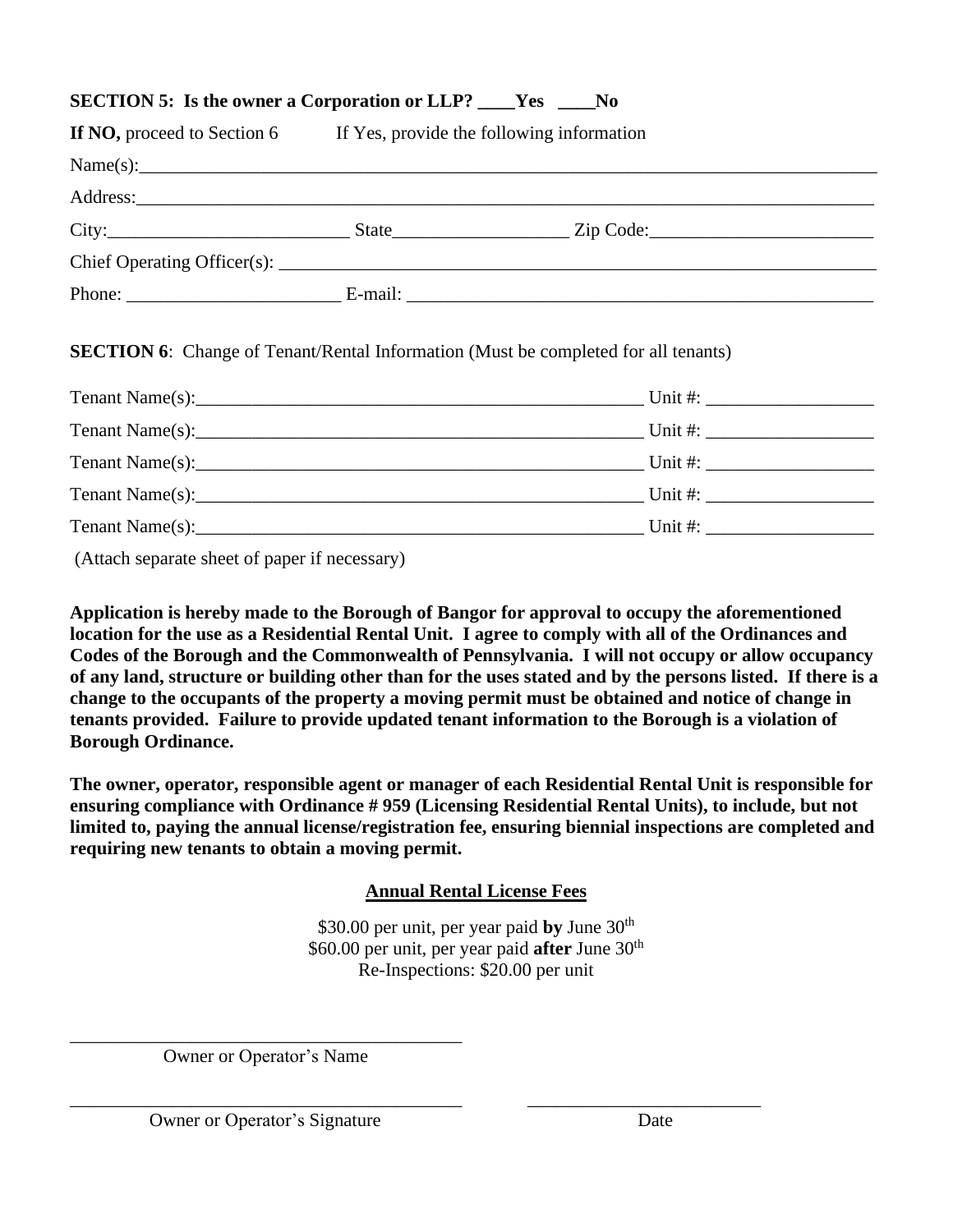### **(FORM TO BE USED BY INSPECTOR)**

### **Borough of Bangor Licensing Permit Inspection**

| Application Complete: (Yes / No) Permit Fee: _______________ | Form of Payment (Cash / Check)                                                                                 |
|--------------------------------------------------------------|----------------------------------------------------------------------------------------------------------------|
|                                                              |                                                                                                                |
|                                                              |                                                                                                                |
|                                                              |                                                                                                                |
| <b>Inspection</b>                                            |                                                                                                                |
| Sump Pump: Pass <sup>[]</sup> Fail <sup>[1]</sup>            |                                                                                                                |
|                                                              |                                                                                                                |
|                                                              | Doors/Windows: Pass <sup>[]</sup> Fail <sup>[1]</sup>                                                          |
|                                                              |                                                                                                                |
|                                                              |                                                                                                                |
|                                                              |                                                                                                                |
|                                                              |                                                                                                                |
|                                                              |                                                                                                                |
|                                                              |                                                                                                                |
|                                                              |                                                                                                                |
|                                                              |                                                                                                                |
|                                                              |                                                                                                                |
|                                                              | Chimney: Pass <sup>[]</sup> Fail <sup>[1]</sup>                                                                |
|                                                              | Clothes Dryer Vented: Pass Fail Fail Communication of the Clothes Dryer Vented: Pass Fail Communication of the |
|                                                              |                                                                                                                |
| GFI Receptacles: Pass <sup>[]</sup> Fail <sup>[]</sup>       |                                                                                                                |
|                                                              |                                                                                                                |
|                                                              |                                                                                                                |
|                                                              |                                                                                                                |
|                                                              |                                                                                                                |
|                                                              |                                                                                                                |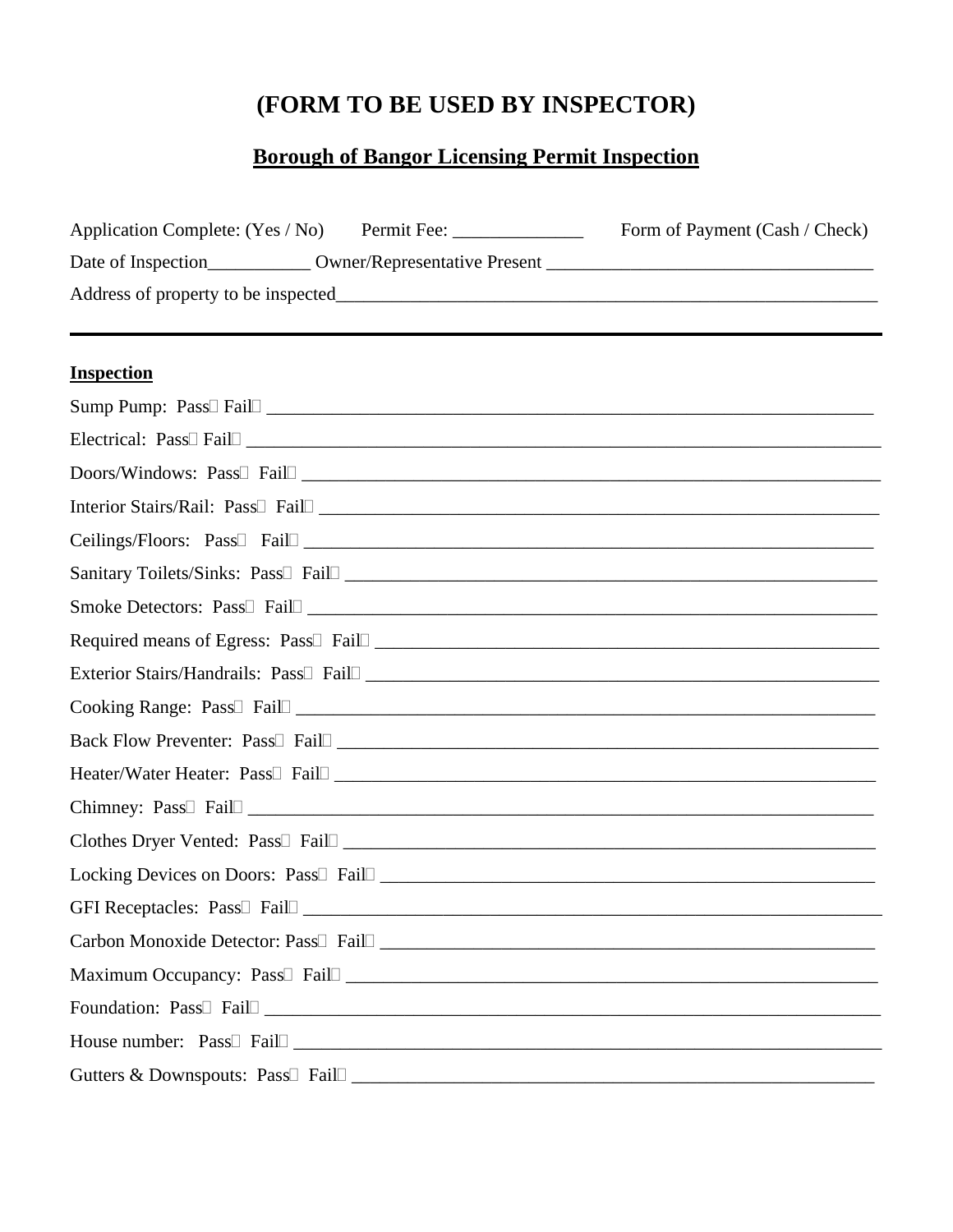| Curbs, Sidewalks, & Driveway: Pass Fail         |
|-------------------------------------------------|
| Weeds & Overgrowth: Pass $\Box$ Fail $\Box$     |
|                                                 |
| $Transh/Debris/Combutibles: Pas \Box Fail \Box$ |
|                                                 |

**Passed Inspection YES NO I** 

**Re-inspection Required YES NO** 

**Borough Official: \_\_\_\_\_\_\_\_\_\_\_\_\_\_\_\_\_\_\_\_\_\_\_\_\_\_\_\_\_\_\_\_\_\_\_**

**Signature: \_\_\_\_\_\_\_\_\_\_\_\_\_\_\_\_\_\_\_\_\_\_\_\_\_\_\_\_\_\_\_\_\_\_\_\_\_\_\_\_\_**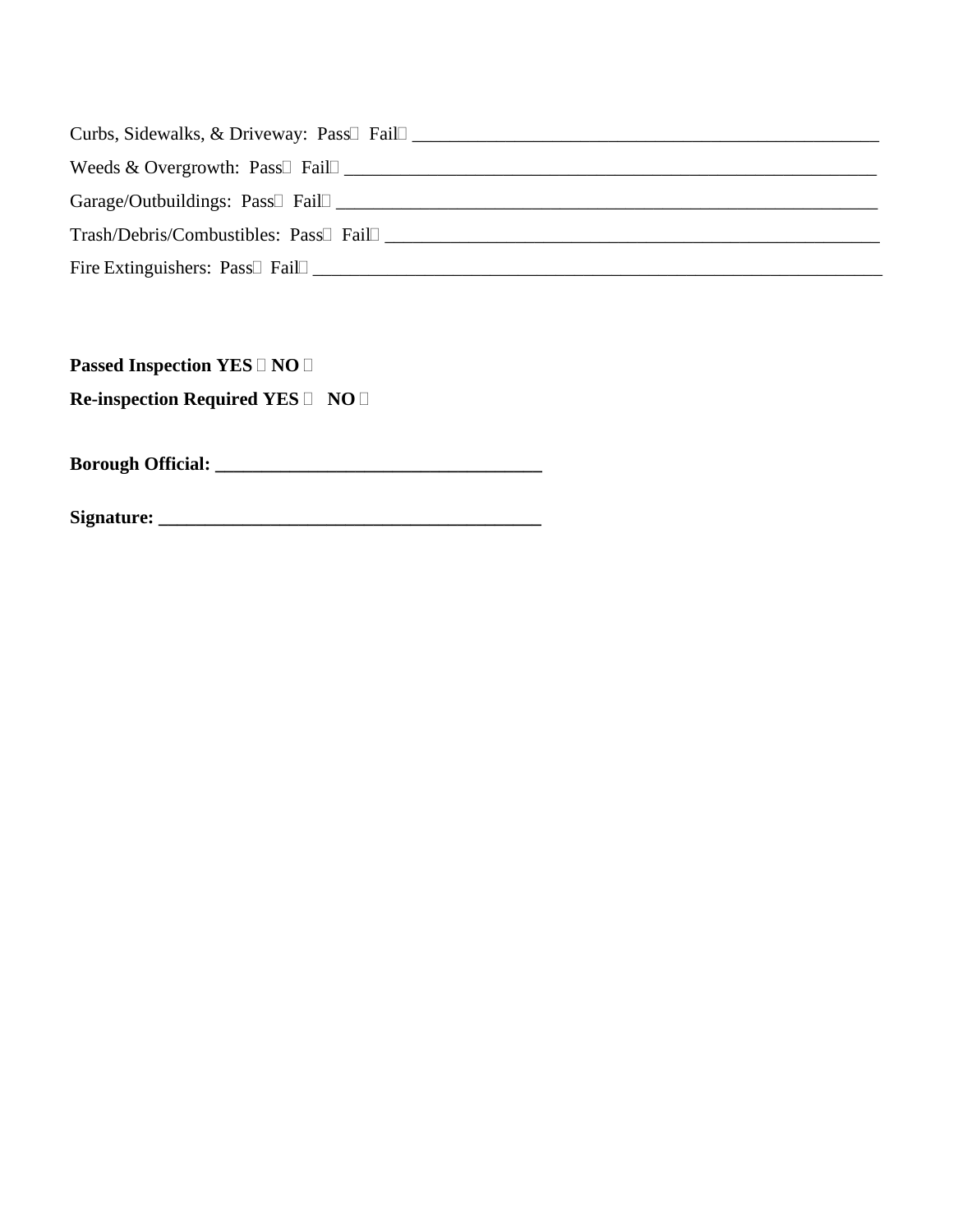### **Must be completed by each tenant and new resident \*See instructions on reverse**

### **Borough of Bangor Earned Income Tax (EIT) Registration Form**

| Please list previous address and resident school district:                                                                                                                                                                                                                                                                                                                                                      |  |  |  |  |  |
|-----------------------------------------------------------------------------------------------------------------------------------------------------------------------------------------------------------------------------------------------------------------------------------------------------------------------------------------------------------------------------------------------------------------|--|--|--|--|--|
|                                                                                                                                                                                                                                                                                                                                                                                                                 |  |  |  |  |  |
|                                                                                                                                                                                                                                                                                                                                                                                                                 |  |  |  |  |  |
|                                                                                                                                                                                                                                                                                                                                                                                                                 |  |  |  |  |  |
|                                                                                                                                                                                                                                                                                                                                                                                                                 |  |  |  |  |  |
|                                                                                                                                                                                                                                                                                                                                                                                                                 |  |  |  |  |  |
|                                                                                                                                                                                                                                                                                                                                                                                                                 |  |  |  |  |  |
| Is Earned Income Tax withheld from your Pay?<br><u>Example 2008</u> From Spouse's Pay?<br>Letter and the set of the set of the set of the set of the set of the set of the set of the set of the set of the set of the set of the set o                                                                                                                                                                         |  |  |  |  |  |
|                                                                                                                                                                                                                                                                                                                                                                                                                 |  |  |  |  |  |
| If you have no earned income, please record the reason why: retired/homemaker/temporarily<br>unemployed/disabled/student/minor (please state age)/other (please specify)<br><b>Spouse</b> Spouse Spouse Spouse Spouse Spouse Spouse Spouse Spouse Spouse Spouse Spouse Spouse Spouse Spouse Spouse Spouse Spouse Spouse Spouse Spouse Spouse Spouse Spouse Spouse Spouse Spouse Spouse Spouse Spouse Spouse Spo |  |  |  |  |  |
|                                                                                                                                                                                                                                                                                                                                                                                                                 |  |  |  |  |  |

**Please return form to: Bangor Borough Administration Office 197 Pennsylvania Ave., Bangor PA 18013**